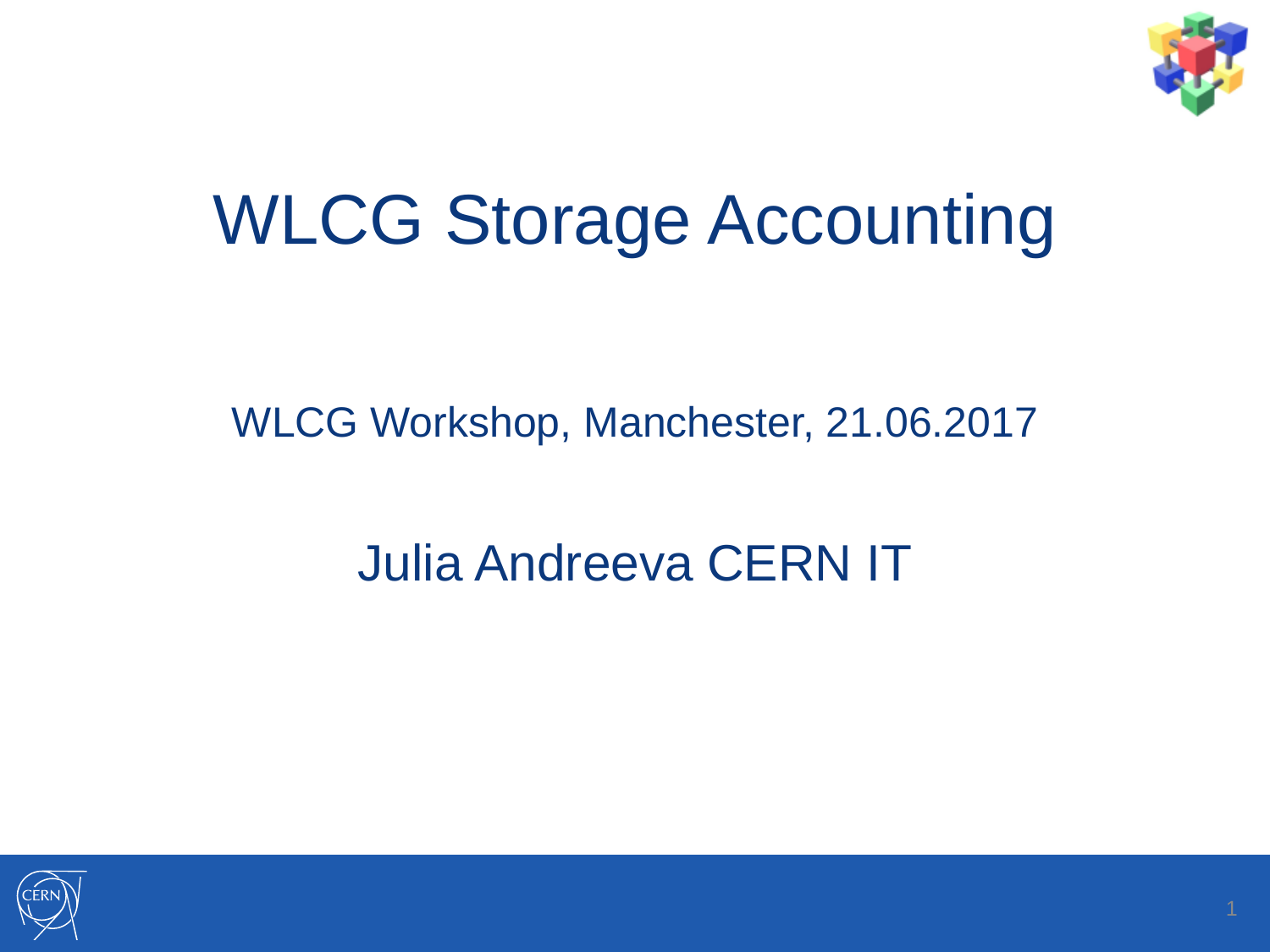# **Motivation**

- Currently we do not have Storage Space accounting working on the WLCG global scope
- Existing solutions inside experiments are mostly based on SRM which is not a mandatory service any more, therefore will provide only partial solution in the future
- Storage space accounting ongoing work in APEL will cover only EGI sites and implies dependency on APEL client

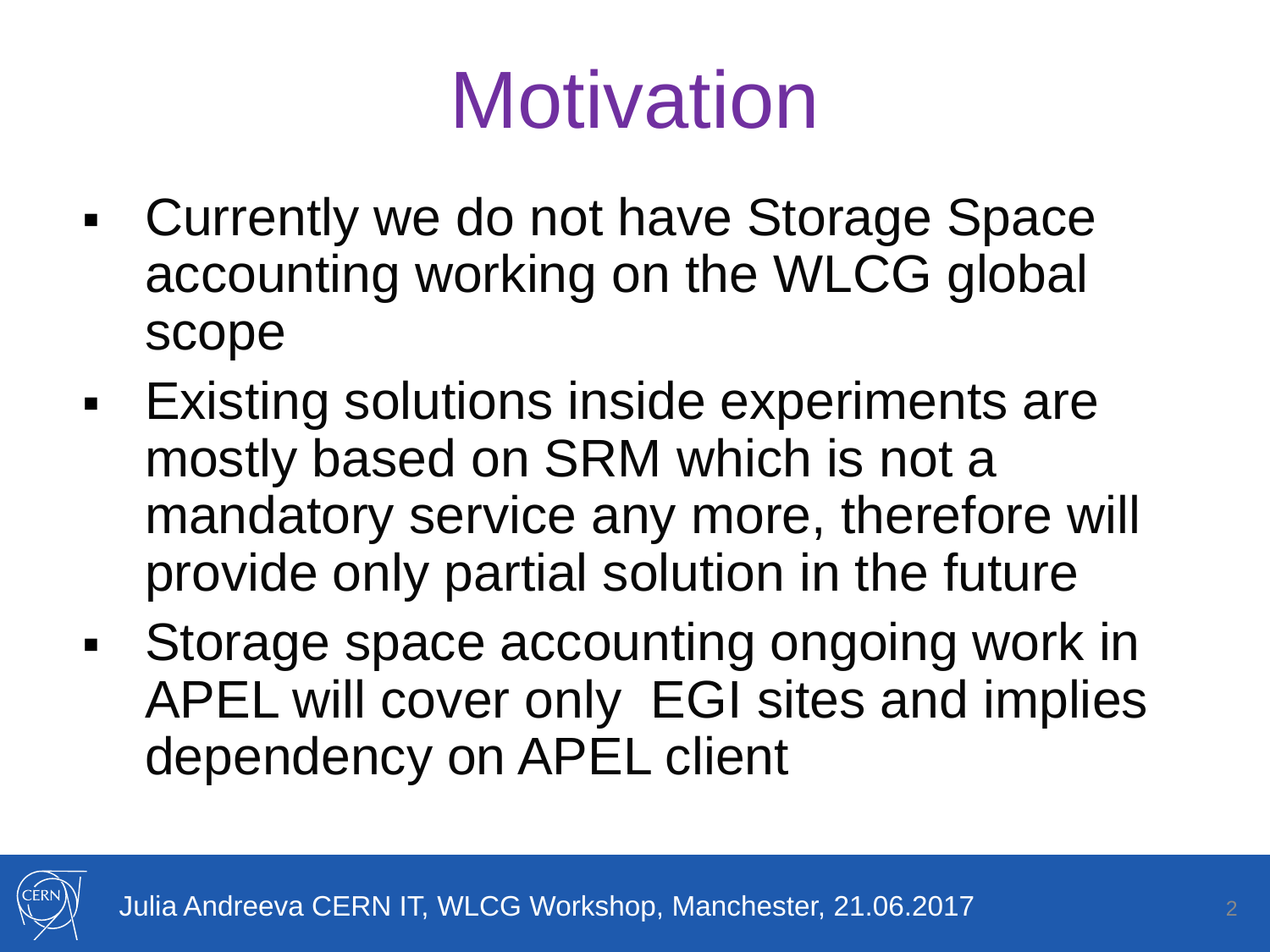### **Requirements**

- After the WLCG accounting review in April 2016, some work has been performed to understand the requirements for the global WLCG storage space accounting system.
- Input from the experiments has been discussed at the WLCG Accounting Task Force meetings and GDB. It is summarized in the storage resource reporting proposal (discussed at the data session)
- **The main goal of the WLCG Storage space** accounting is to provide high level overview of the free and used storage space with the granularity of VO storage shares at the sites with possible split of those shares by areas for some dedicated usage

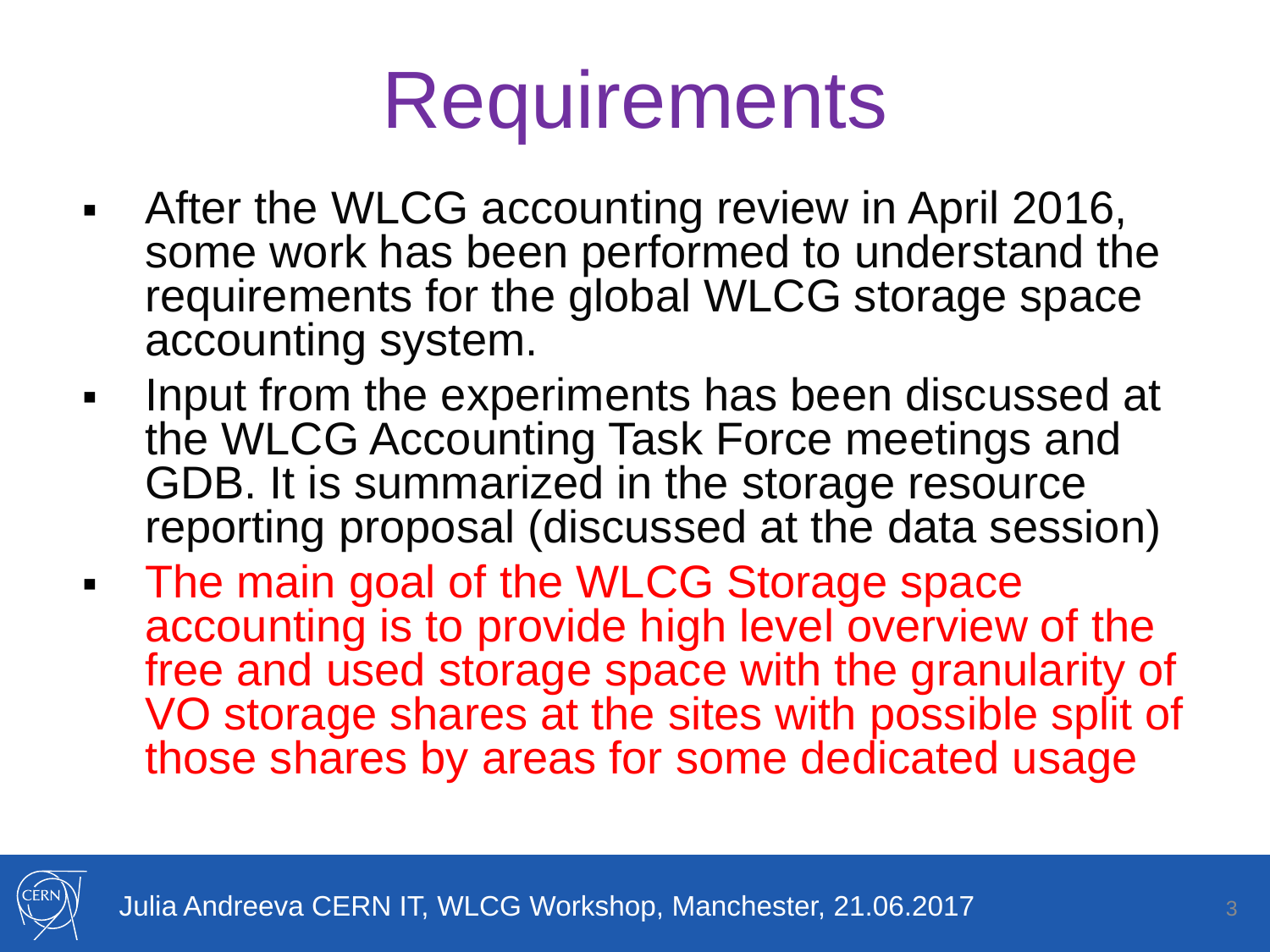#### High level overview of the used and available space

 Total used and total available for all distinct spaces available for the experiments

(should be available by at least one non-SRM protocol)

- Number of files if possible but not strictly required
- Frequency not higher than once per 30 minutes
- Accuracy order of tens GB
- CLI or API for querying

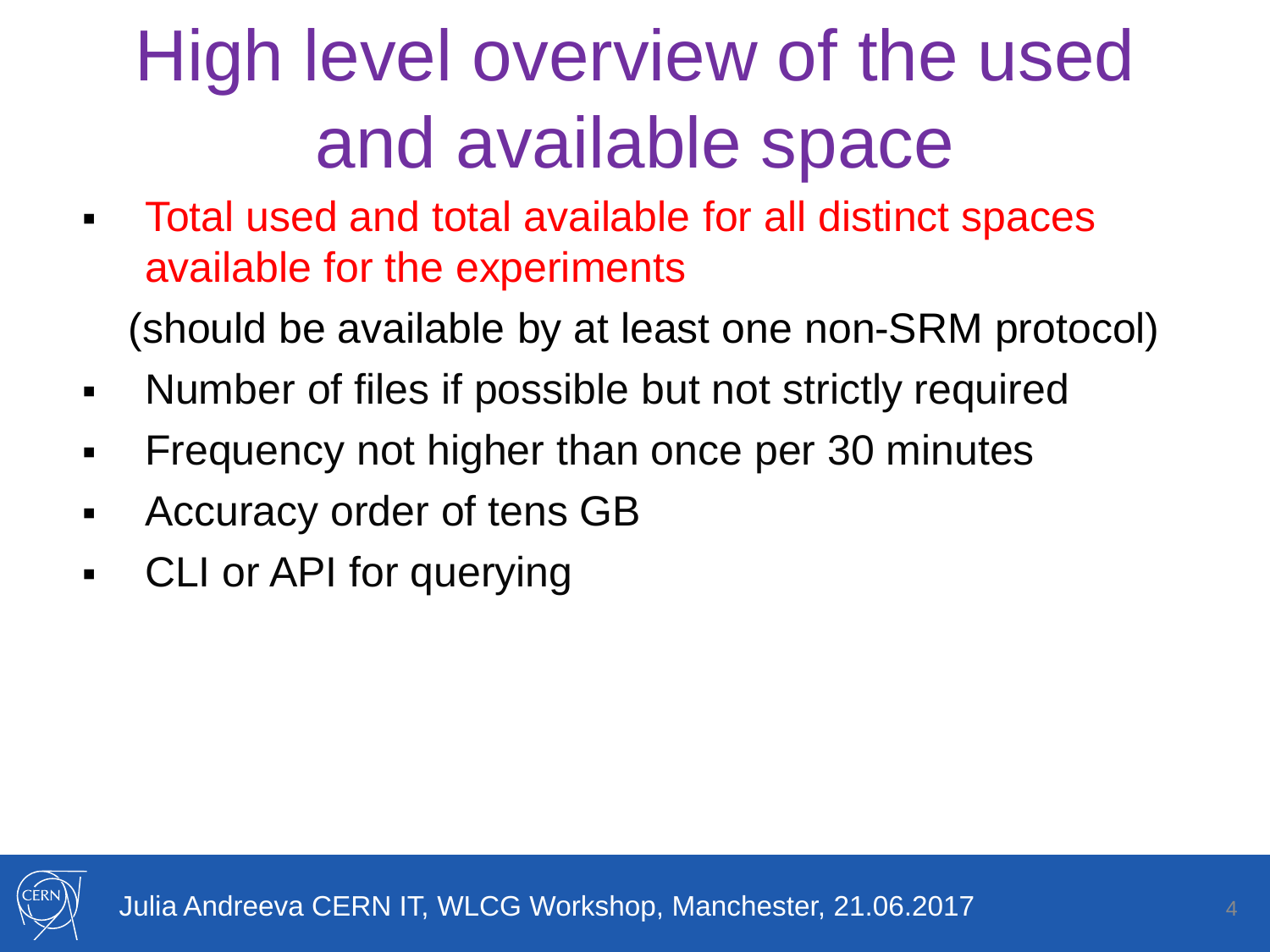# Implementation

- Implementation is based on the storage resource reporting proposal discussed at the data session
- The same way of querying storage for free/used space for accounting and operations
- CRIC for description of the storage topology
- MONIT infrastructure for data flow (data transport, data repository, UI/API)
- Do not wait for all storage types to enable data reporting. Start first with SRM and experimentspecific systems as information sources.

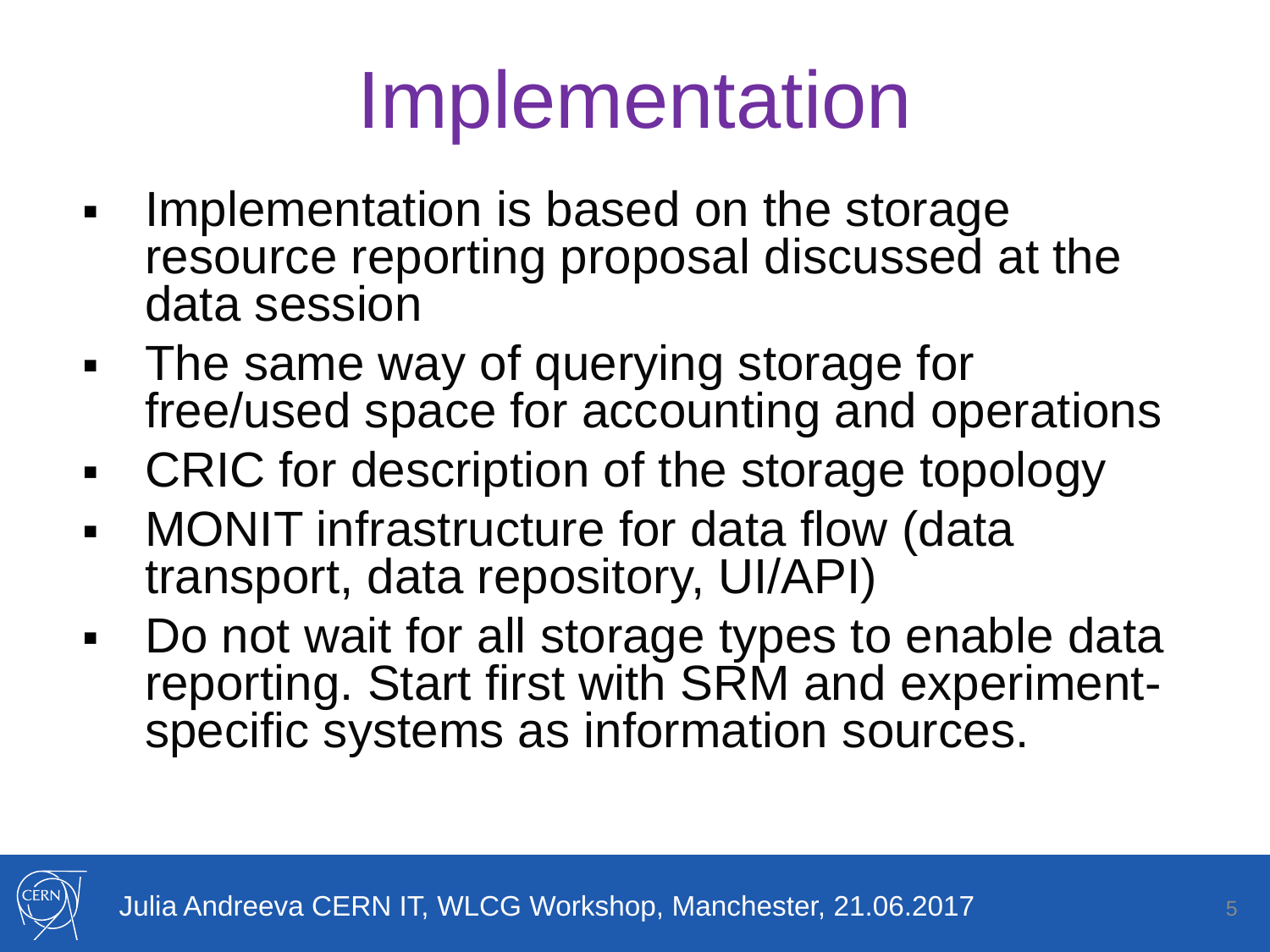#### How do we move forward?

The work is going in several directions:

- **Define and implement data model for storage services** and in particular for storage space areas description in the new WLCG topology and configuration system (CRIC)
- **Work in collaboration with the WLCG DM steering group** in order to agree on the way information will be provided. Naturally, we have to align with all storage providers. Next step will be to coordinate implementation and deployment in order to make possible data collection from all our storage services
- **Enable data flow from the primary information source to** the central repository and setting up UI/APIs on top of it. More details in the next presentation of Dimitrios.